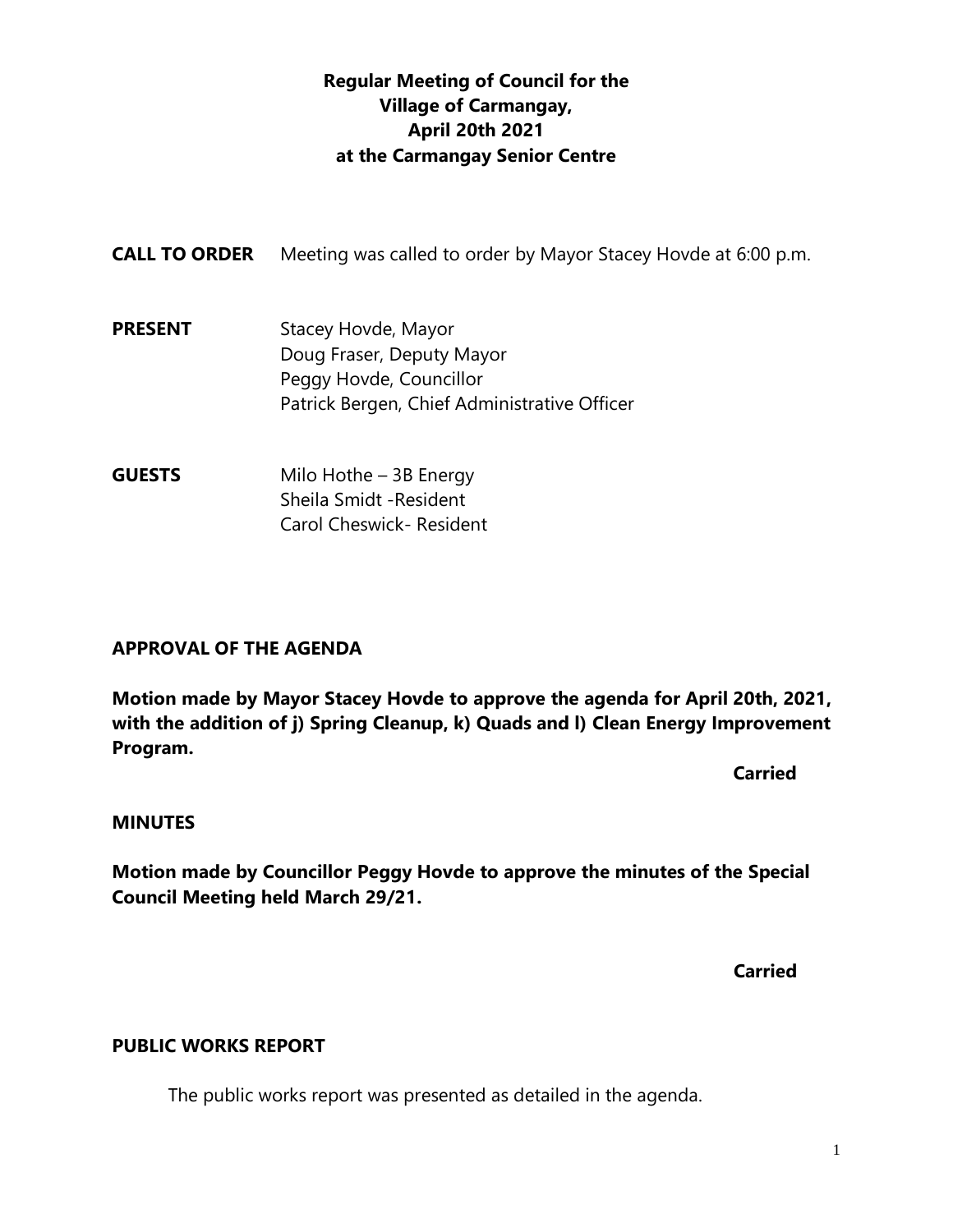### **ADMINISTRATOR REPORT**

The Administration Report was presented as detailed in the agenda.

**Motion made by Deputy Mayor Doug Fraser to accept both reports as presented.**

**Carried**

### **CORRESPONDENCE**

Letter presented from Resident Sheila Smidt.

#### **FINANCIAL REPORTS**

**Motion made by Mayor Stacey Hovde to accept the financial report as presented.**

**Carried**

#### **NEW BUSINESS**

**a) Declaration of Seniors Week**

**Motion made by Councillor Peggy Hovde to declare the week of June 7 to 13, 2021 Seniors week in Carmangay and Alberta and to provide funding for a celebratory cake for the Seniors.**

**Carried**

**b) Audit Update** 

**Presented as information only**

**c) Grange Fire Event**

**Motion made by Deputy Mayor Doug Fraser to accept the report of local Director of Emergency Management with respect to the fire at the Grange Hotel as information.**

**Carried**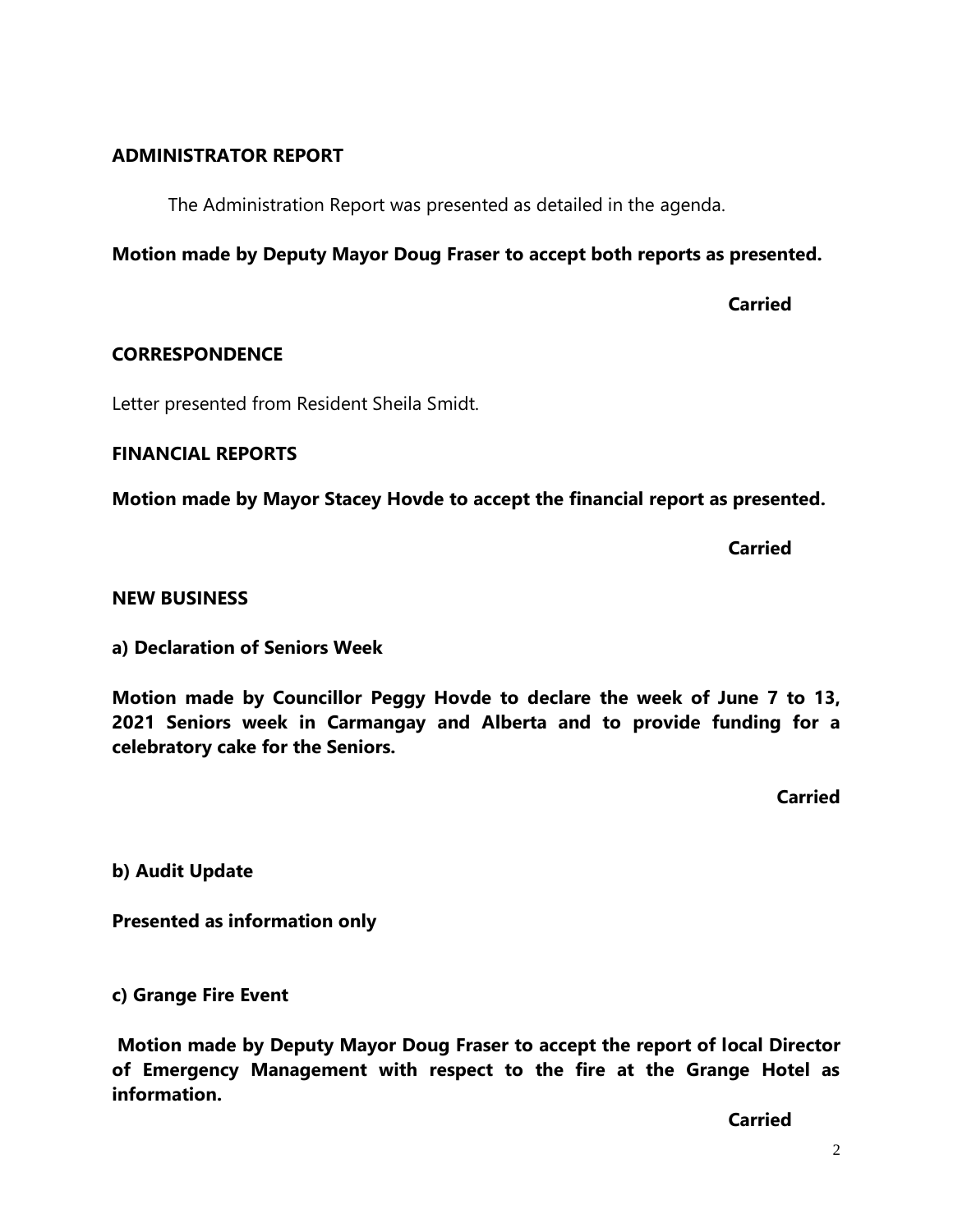**d) Village of Carmangay Evacuation Event**

**Motion made by Councillor Peggy Hovde to accept the administration report for the Village of Carmangay Evacuation Event as information.**

**Carried. e) Emergency Water Bypass Presented as information only. f) 2019 and 2020 Capital Projects Review Motion made by Councillor Peggy Hovde to remove the Village of Carmangay from the Vulcan Physician Retention Agreement and to leave funds in the budget. Carried. g) 2021 Final Operating Plan Motion made by Deputy Mayor Doug Fraser to approve the final 2021 to 2023 Operating Plan. Carried. h) 2021 Final Operating Budget Motion made by Mayor Stacey Hovde to approve the final 2021 Operating Budget. Carried. i) 2021 Tax Rate Bylaw Motion made by Councillor Peggy Hovde to pass the first reading of Bylaw 800 the 2021 Tax Rate Bylaw.**

**Motion made by Mayor Stacey Hovde to pass the second reading of Bylaw 800 the 2021 Tax Rate Bylaw.**

**Carried**

**Carried.**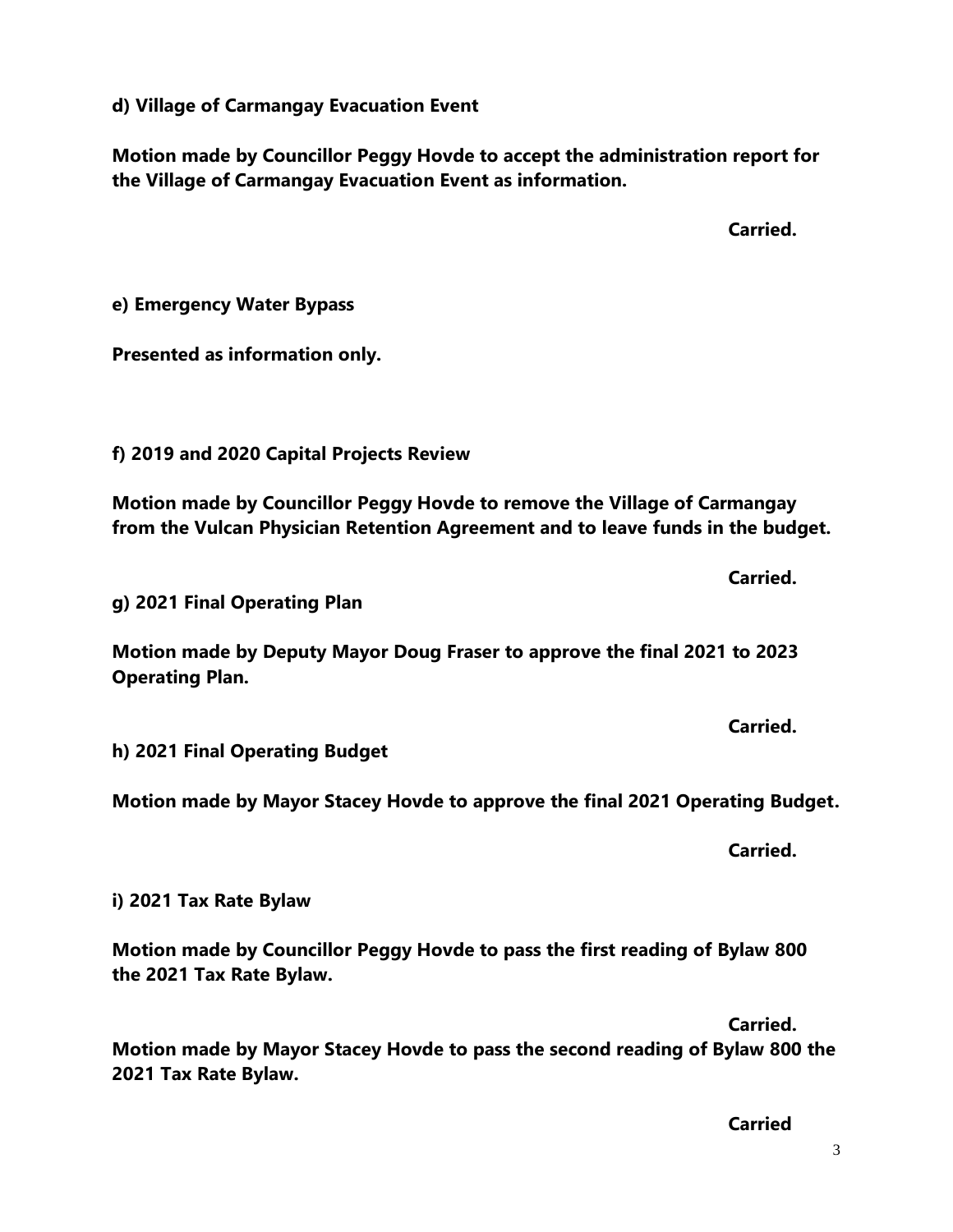**Motion made by Mayor Stacey Hovde for permission to pass the third reading of Bylaw 800 the 2021 Tax Rate Bylaw.**

**Carried**

**Motion made by Mayor Stacey Hovde to pass the third reading of Bylaw 800 the 2021 Tax Rate Bylaw.**

**Carried.**

# **j) Spring Cleanup**

Discussion held, more information required.

# **k) Quads/Motorcycles**

**Motion made by Councillor Peggy Hovde for the CAO to research a Bylaw regarding Bikes and Quads on nature trail.**

**Carried.**

**l) Clean Energy Improvement Program** 

**Motion made by Mayor Stacey Hovde to investigate the Clean Energy Improvement Program to help the Village register for it.** 

**Carried.**

# **REPORTS**

**a) ORRSC** No meeting

**b) MARQUIS**  No meeting

 **c) VULCAN DISTRICT SOLID WASTE**  No meeting

**d) FCSS**  No meeting